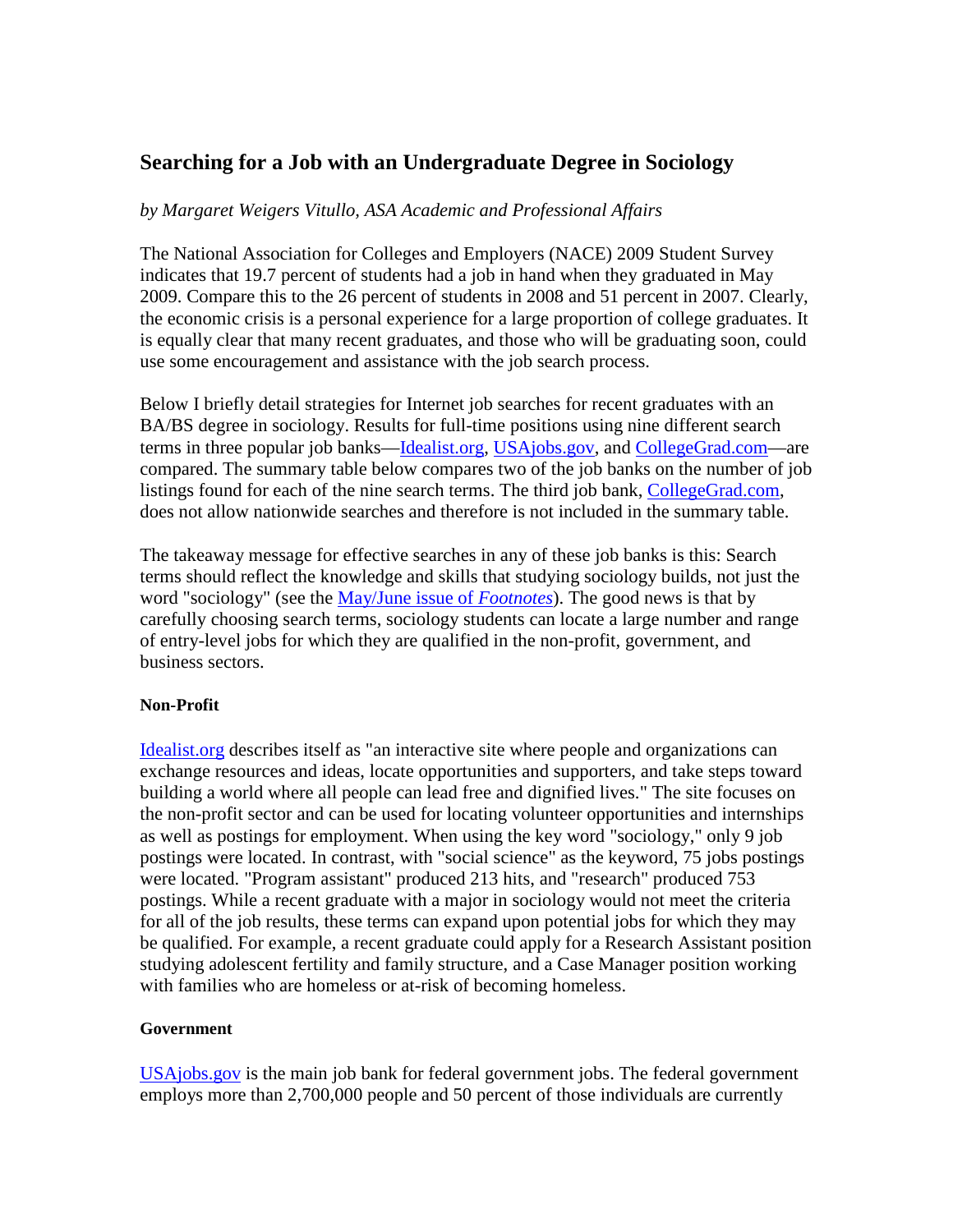eligible for early or regular retirement. While students might initially think that working for the federal government requires living in Washington, DC, 84 percent of federal jobs are located outside of the capital area (Damp 2008).

| Job Postings for Graduates with a BA/BS in Sociology:<br><b>Comparing Search Term Results</b> |                                                                                                                     |                                                     |
|-----------------------------------------------------------------------------------------------|---------------------------------------------------------------------------------------------------------------------|-----------------------------------------------------|
| <b>Search Term</b><br>· Additional search criteria<br>used                                    | <b>Idealist</b><br>$\rightarrow$ Country = USA<br>· Education Level = BA/BS<br>- Full time<br>$+$ GS level = 5 to 2 | USAJobs.gov<br>- United States<br>· GS level 5 to 7 |
| Sociology                                                                                     | ÿ.                                                                                                                  | 166                                                 |
| Social science                                                                                | 75:                                                                                                                 | 318                                                 |
| Program assistant                                                                             | 211                                                                                                                 | 1804                                                |
| <b>Diversity</b>                                                                              | $+37$                                                                                                               | 768                                                 |
| <b>Data</b>                                                                                   | 752                                                                                                                 | 3861                                                |
| Research                                                                                      | 253                                                                                                                 | 2388                                                |
| Analysis                                                                                      | 221                                                                                                                 | 1487                                                |
| <b>Statistics</b>                                                                             | $-53$                                                                                                               | $-587$                                              |

USAjobs.gov has tens of thousands of job postings, but finding postings that are appropriate for recent graduates in sociology can be challenging. The fact that jobs in the federal government pay more on average than in the private sector, include full benefits, flex-time schedules, and generous vacation time after three years of service, might convince students that searching for these jobs is worth the effort. Here are some tips that can simplify the process. First, search for "Form EI-23" in any internet browser. This document lists federal job titles by college major. Students do not need to limit themselves to the job titles listed under sociology, but this a good place to start searching. With Form EI-23 in hand, go to USAjobs.gov and click on "advanced search." Then scroll down to the pay grade fields and enter "5 to 7". This will ensure that the jobs postings that are returned are entry level. From there, enter job titles from Form EI-23, or use a keyword search. The results can be fascinating and wide-ranging, including everything from a position for a Park Ranger in the Division of Interpretation to a Research Analyst with the Federal Trade Commission. Additional information on applying for federal government jobs can be found at the Partnership for Public Service www.ourpublicservice.org.

## **Everything In Between**

The third online job bank examined was **CollegeGrad.com**, which describes itself as "The #1 Entry-Level Job Site." This site has won numerous awards including the Microsoft "Best of the Web" award and the "Dow Jones Business Directory Select Site," The site automatically searches by zip code, which made it impossible to create a nation-wide comparison of this site with Idealist.org and USAjobs.gov in terms of numbers of job postings using the search terms in the table below. Additionally, the number of job postings located with the same search terms vary widely from day to day.

That said, some interesting opportunities were located at CollegeGrad.com including two entry-level research jobs: A Research Assistant position whose duties included conducting literature reviews and coding qualitative data with Atlas.ti software and an